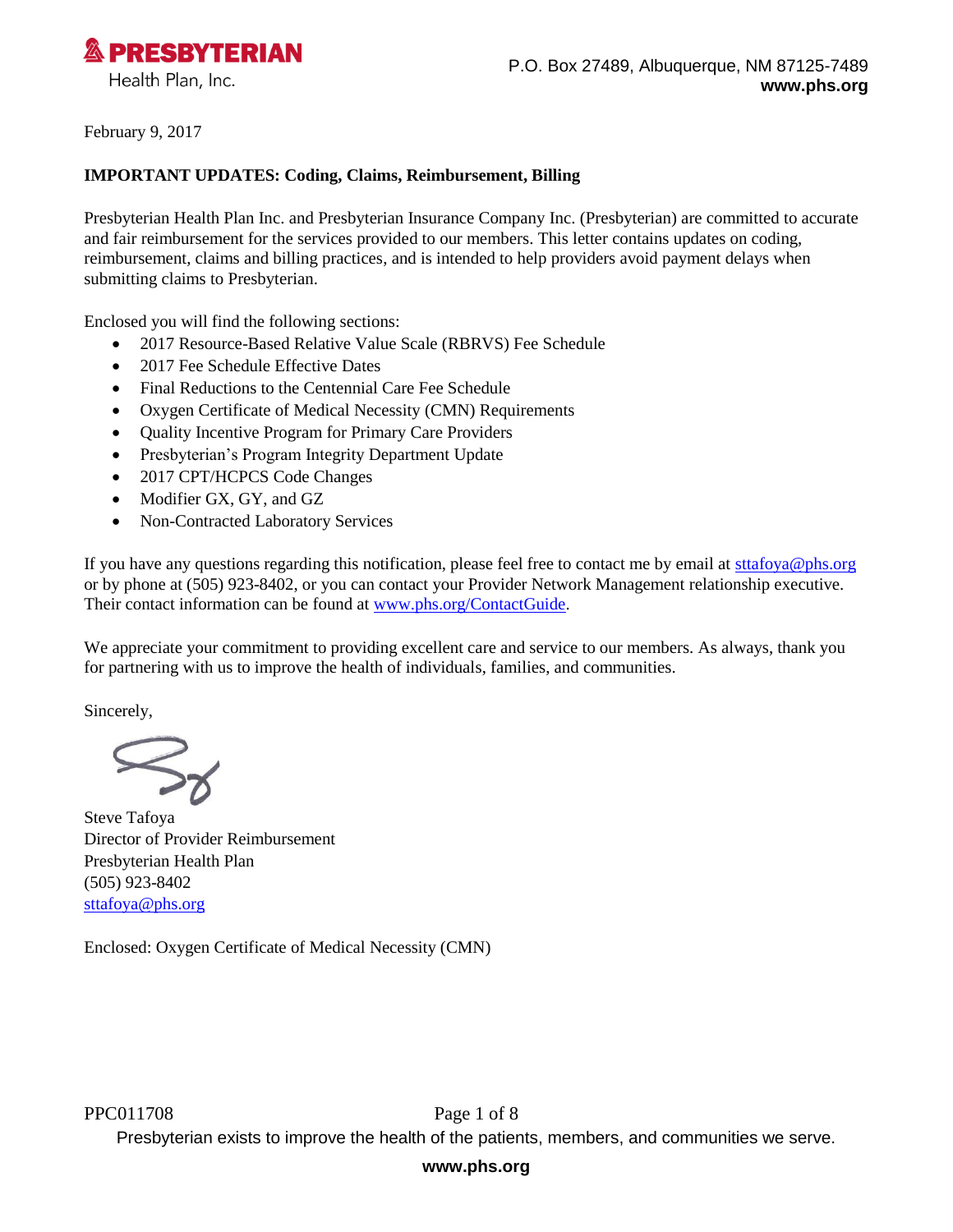## **2017 Resource-Based Relative Value Scale (RBRVS) Fee Schedule**

CMS released the 2017 New Mexico RBRVS Fee Schedule with a conversion factor of \$35.8887, which is a 0.24 percent increase over the 2016 conversion factor of \$35.8043. The formula for the 2017 RBRVS fee schedule payment amount is as follows:

#### **2017 Non-Facility Pricing Amount =**

**[(Work Relative Value Unit (RVU) \* Work Geographic Pricing Cost Index (GPCI)) + (Non-Facility Practice Expense (PE) RVU \* PE GPCI) + (Malpractice (MP) RVU \* MP GPCI)] \* Conversion Factor (CF)**

**2017 Facility Pricing Amount = [(Work RVU \* Work GPCI) + (Facility PE RVU \* PE GPCI) + (MP RVU \* MP GPCI)] \* Conversion Factor** 

Section 5102(b) of the Deficit Reduction Act of 2005 requires a payment cap on the technical component (TC) of certain diagnostic imaging procedures and the TC portions of the global diagnostic imaging services. This cap is based on the Outpatient Prospective Payment System (OPPS) payment. To implement this provision, the physician fee schedule amount is compared to the OPPS payment amount and the lower amount is used in the formula below to calculate payment.

# **2017 OPPS Non-Facility Payment Amount = [(Work RVU \* Work GPCI) + (OPPS Non-Facility PE RVU \* PE GPCI) + (OPPS MP RVU \* MP GPCI)] \* Conversion Factor**

#### **2017 OPPS Facility Payment Amount =**

**[Work RVU \* Work GPCI) + (OPPS Facility PE RVU \* PE GPCI) + (OPPS MP RVU \* MP GPCI)] \* Conversion Factor** 

For more information on the RBRVS fee schedule and the application of guidelines such as multiple surgery reductions, bi-lateral procedures, global surgery, assistant surgeon, etc., please use the following link: [https://www.cms.gov/Medicare/Medicare-Fee-for-Service-Payment/PhysicianFeeSched/PFS-Relative-Value-](https://www.cms.gov/Medicare/Medicare-Fee-for-Service-Payment/PhysicianFeeSched/PFS-Relative-Value-Files-Items/RVU17A.html?DLPage=1&DLEntries=10&DLSort=0&DLSortDir=descending)[Files-Items/RVU17A.html?DLPage=1&DLEntries=10&DLSort=0&DLSortDir=descending](https://www.cms.gov/Medicare/Medicare-Fee-for-Service-Payment/PhysicianFeeSched/PFS-Relative-Value-Files-Items/RVU17A.html?DLPage=1&DLEntries=10&DLSort=0&DLSortDir=descending)

#### **2017 Fee Schedule Effective Dates and Distribution**

The table below lists the effective dates for the updated 2017 fee schedules. The updated fee schedules are currently available upon request and can be emailed to you by contacting your Provider Network Management relationship executive. You can find his or her contact information at [www.phs.org/ContactGuide.](http://www.phs.org/ContactGuide) Fee schedules will also be posted to our website, [www.phs.org,](http://www.phs.org/) for easier access and a notification will be sent when the fee schedules are posted.

| <b>Fee Schedule</b>                             | <b>Effective Date</b> |
|-------------------------------------------------|-----------------------|
| PHP-RBRVS Fee Schedule                          | January 1, 2017       |
| NM-RBRVS Fee Schedule                           | January 1, 2017       |
| All Ambulatory Surgical Center Fee Schedules    | February 1, 2017      |
| Medicare Durable Medical Equipment Fee Schedule | January 1, 2017       |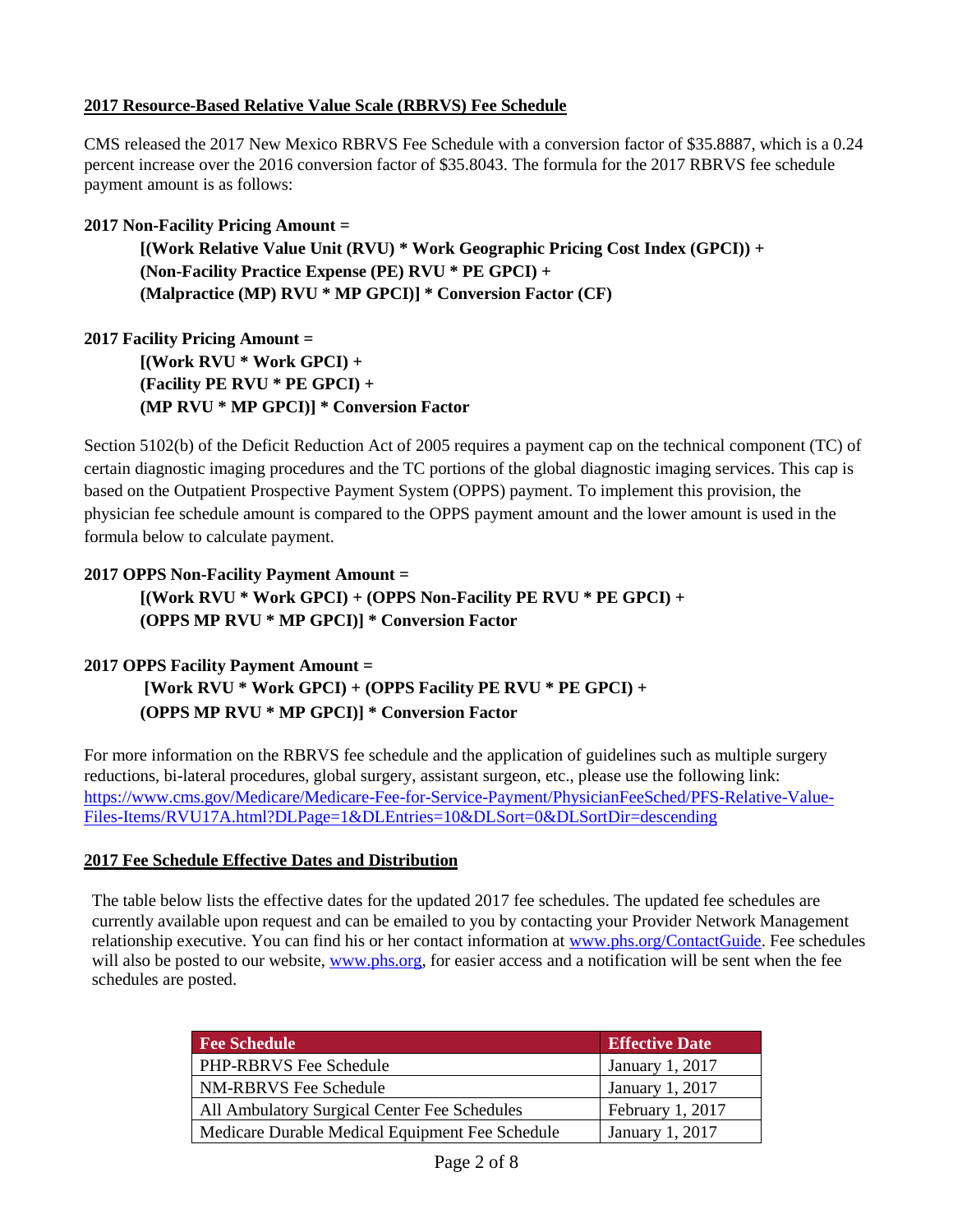| Medicare Anesthesia Conversion Factor          | January 1, 2017        |
|------------------------------------------------|------------------------|
| Medicare Average Sales Price Drug Fee Schedule | January 1, 2017        |
| Average Wholesale Price Fee Schedule           | February 1, 2017       |
| Medicare Clinical Lab Fee                      | <b>January 1, 2017</b> |

#### **Final Reductions to the Centennial Care Fee Schedule**

On Dec.13, 2016, The New Mexico Human Services Department (HSD) issued Supplement 16-12. In the supplement, HSD stated it is reducing Medicaid provider payment rates due to a serious shortfall in state revenues and a directive contained in the 2016 General Appropriations Act. These reductions will result in targeted savings while ensuring that Medicaid provider reimbursement rates are reasonable.

Effective Jan. 1, 2017, HSD will reduce any professional fee schedule codes, excluding behavioral health services, that remain at or above 100 percent of the Medicare fee schedule to 94 percent of the Medicare rate. HSD will apply the same exceptions that were applied to the August 2016 rate reductions, exempting codes for maternity/obstetrics care, family planning services, and Early and Periodic Screening and Diagnostic Treatment (EPSDT) Program Well-Child Check-up from the reduction.

The Medicaid fee schedule can be found on the HSD website at [http://www.hsd.state.nm.us/providers/fee](http://www.hsd.state.nm.us/providers/fee-schedules.aspx)[schedules.aspx.](http://www.hsd.state.nm.us/providers/fee-schedules.aspx) Impacts to the behavioral health services are listed in the below table, and any changes are noted under the "Actions" column.

| <b>Procedure</b><br>Code    | <b>Action</b>                           | <b>MD/DO</b>                                                                                                                                                                   | <b>PHD</b>     | <b>PHD</b> with<br>prescriptive<br>authority | Master's<br><b>Level for</b><br>Independent<br>and Non-<br><b>Independent</b><br><b>Licensure</b><br><b>Types</b> | <b>Clinical</b><br>Psychiatric<br><b>Nurse</b><br><b>Specialists</b><br>and/or Nurse<br><b>Practitioners</b> |
|-----------------------------|-----------------------------------------|--------------------------------------------------------------------------------------------------------------------------------------------------------------------------------|----------------|----------------------------------------------|-------------------------------------------------------------------------------------------------------------------|--------------------------------------------------------------------------------------------------------------|
| 90792 with or<br>without U8 | Will remain<br>at current rate          | \$154.38                                                                                                                                                                       | $\blacksquare$ | \$139.70                                     | $\blacksquare$                                                                                                    | \$139.70                                                                                                     |
| 90834 with or<br>without U8 | Will remain<br>at current rate          | \$105.71                                                                                                                                                                       | \$85.27        | \$85.27                                      | \$76.31                                                                                                           | \$75.55                                                                                                      |
| 90837 with or<br>without U8 | Will remain<br>at current rate          | \$141.95                                                                                                                                                                       | \$87.12        | \$87.12                                      | \$80.09                                                                                                           | \$75.55                                                                                                      |
| 90847 with or<br>without HK | Will remain<br>rate effective<br>8/1/16 | \$117.12                                                                                                                                                                       | \$92.17        | \$92.17                                      | \$86.75                                                                                                           | \$86.75                                                                                                      |
| 90899                       | To be deleted                           | Code 90899 is being deleted because the description is UNLISTED<br>PSYCHIATRIC SERVICE OR PROCEDURE. A code that specifically<br>described the services rendered must be used. |                |                                              |                                                                                                                   |                                                                                                              |
| 96101                       | Will remain<br>at current rate          | \$87.30                                                                                                                                                                        | \$87.30        | \$87.30                                      |                                                                                                                   |                                                                                                              |
| 96103                       | Will remain<br>at current rate          | \$72.75                                                                                                                                                                        | \$72.75        | \$72.75                                      |                                                                                                                   |                                                                                                              |
| 96118                       | Will remain<br>at current rate          | \$97.00                                                                                                                                                                        | \$97.00        | \$97.00                                      |                                                                                                                   |                                                                                                              |
| 96120                       | Will remain<br>at current rate          | \$72.75                                                                                                                                                                        | \$72.75        | \$72.75                                      |                                                                                                                   |                                                                                                              |
| 96150                       | Will remain<br>at current rate          | \$22.79                                                                                                                                                                        | \$22.79        | \$22.79                                      |                                                                                                                   |                                                                                                              |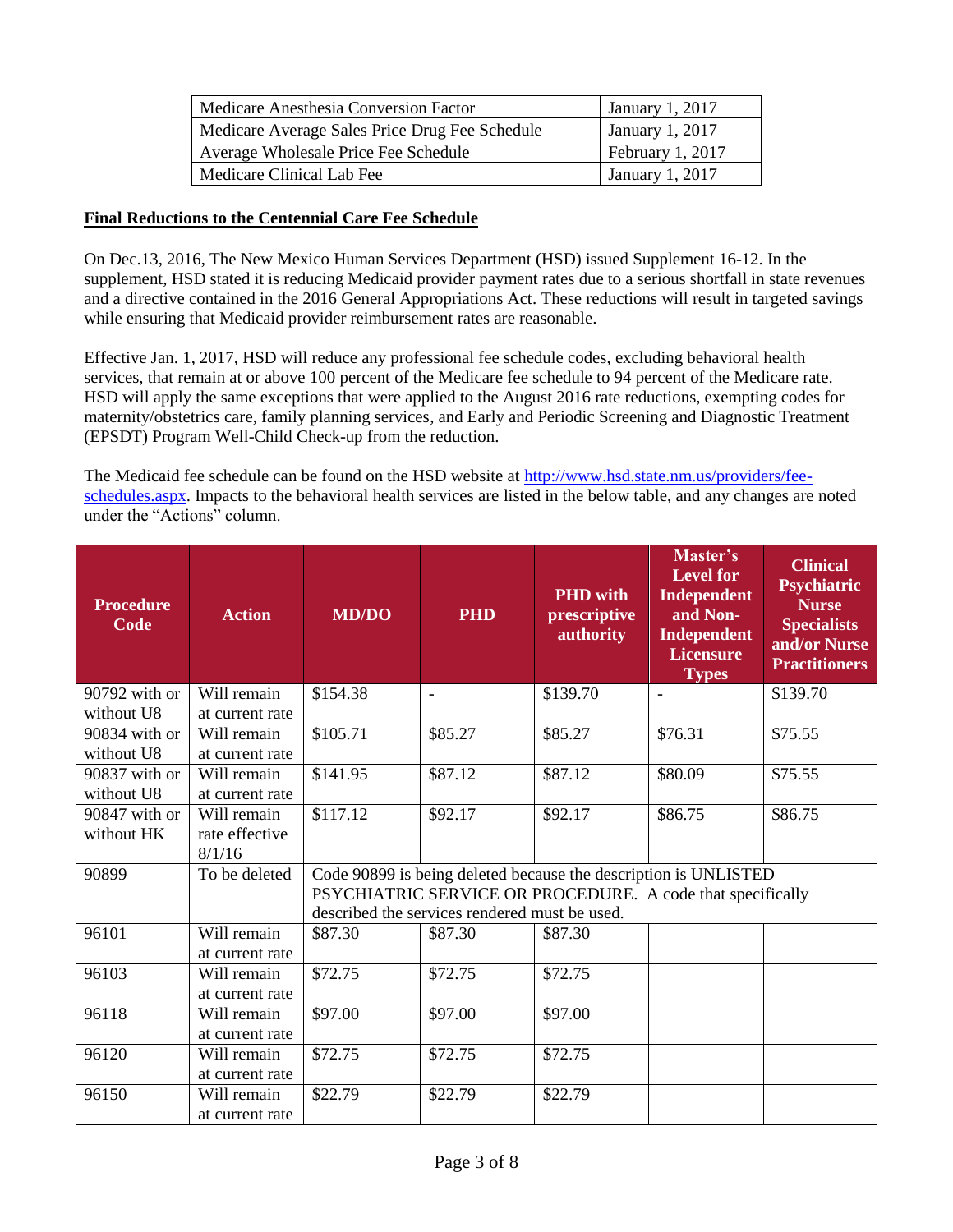| 96151             | Will remain     | \$22.79 | \$22.79 | \$22.79 |  |
|-------------------|-----------------|---------|---------|---------|--|
|                   | at current rate |         |         |         |  |
| H <sub>2010</sub> | \$30.00         |         |         |         |  |
|                   | effective       |         |         |         |  |
|                   | 1/1/17          |         |         |         |  |

## **Oxygen Certificate of Medical Necessity Requirements**

Presbyterian instituted a Certificate of Medical Necessity (CMN) requirement for all members starting oxygen therapy in 2017. A CMN will be required:

- When a member first starts oxygen therapy.
- In the third month of oxygen therapy to ensure it is still medically necessary.
- In 13th month of oxygen therapy to document the patient's need for ongoing oxygen therapy, possibly for life.

The CMN is also a way for the provider to review the member's use of oxygen therapy to ensure the member is being compliant with the provider's order.

Should a patient only need oxygen therapy for a short period of time (e.g., discharged from the hospital with temporary oxygen therapy after a bout with pneumonia), a CMN will also be required by the ordering provider or the member's primary care provider, indicating that oxygen therapy should be stopped.

The CMN will require the signature of the provider that is reviewing the member's need for oxygen therapy along with the date of service that the member came into the office for the oxygen therapy evaluation. Presbyterian informed all of its contracted durable medical equipment (DME)/oxygen providers that a CMN is required for oxygen therapy, which means that requests for filling out and signing the CMN may come directly from those DME/oxygen providers.

A copy of the oxygen CMN is enclosed for your use.

## **Quality Incentive Program for Primary Care Providers**

Presbyterian's enhanced Provider Quality Incentive Program (PQIP) rewards primary care providers who provide quality care to our patients. The program encourages providers to ensure that their patients receive evidence-based recommended screenings and services.

When patients do not receive necessary screenings, they are considered to have a gap in care. Once a provider is enrolled in the PQIP, Presbyterian will provide a list of patients identified as having a gap in care who meet one of the following criteria:

- Missing recommended or preventive screenings.
- Need recommended interventions.
- Require medications for chronic conditions.

## How the program works:

A list of patients with these conditions and care gaps who are seen by a provider will be posted on the reports page of the myPRES Provider Portal. Presbyterian is offering providers a pay-for-performance incentive based on the percentage of care gaps closed for listed members.

# Page 4 of 8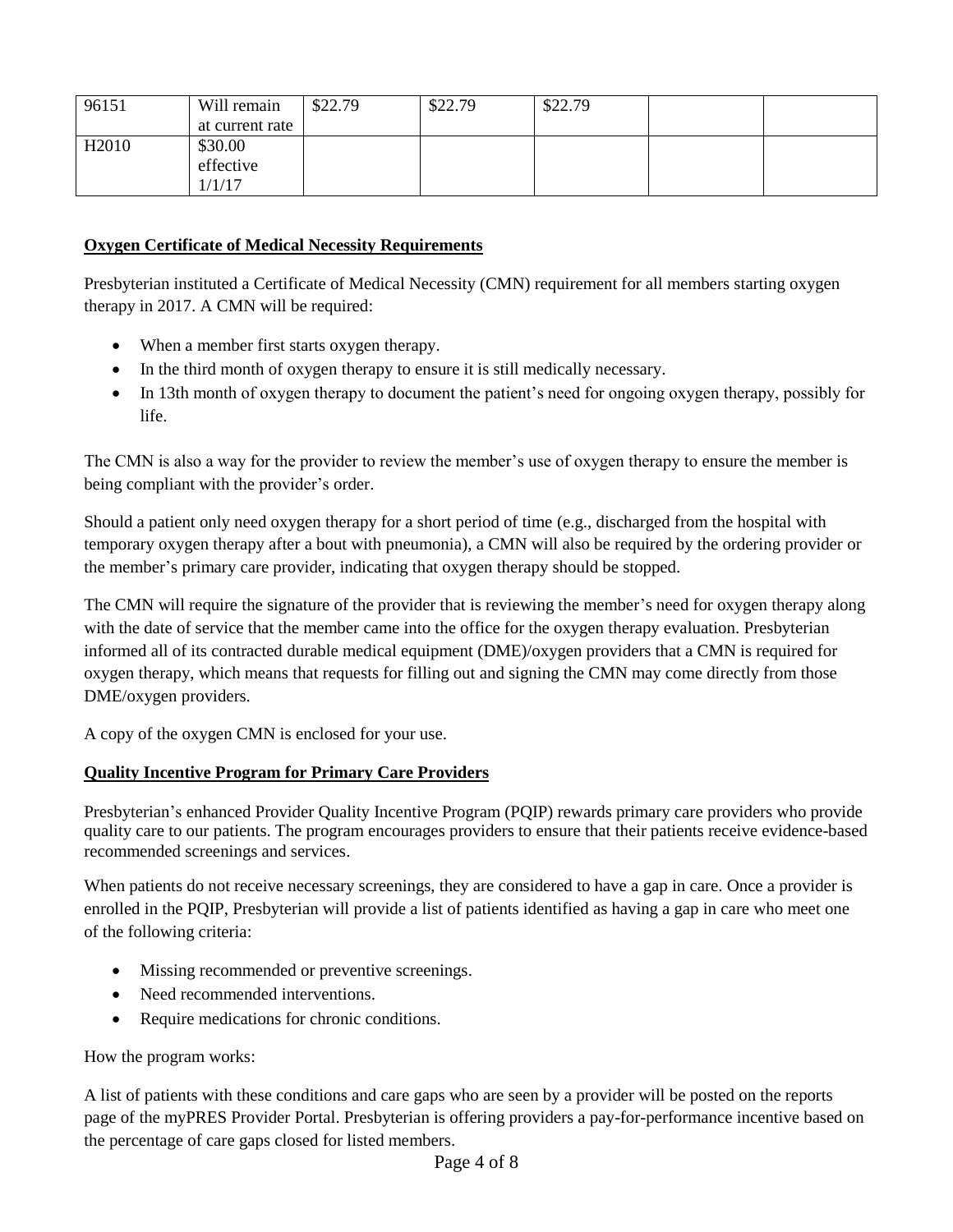The program does not require a contract and there is no risk to the provider. Presbyterian simply wants to reward providers for ensuring our members receive evidenced-based care. Detailed information about the PQIP is available from Presbyterian's Quality Department's Program Manager, Ryan Helton, who can be reached by phone at (505) 923-5255 or by email at [rhelton@phs.org.](mailto:rhelton@phs.org)

# **Presbyterian's Program Integrity Department Update**

At Presbyterian, we are committed to keeping administrative costs as low as possible. The detection, prevention, and reduction of fraud, waste and abuse are essential to maintain a healthcare system that is affordable for everyone. It's reported that between four and eight percent of all healthcare claims are fraudulent, adding up to nearly \$50 billion each year. Throughout Presbyterian, we have several anti-fraud measures in place. Our Program Integrity Department (PID)'s Special Investigation Unit (SIU) identifies and investigates possible fraud, waste or abuse and refers appropriate cases for criminal prosecution where any individual or company defrauds or attempts to defraud our company or our customers.

The Presbyterian PID is a recognized leader in the healthcare antifraud and abuse industry, has one of the most experienced teams of fraud investigators in the industry, and is supported by sophisticated, state-of-the-art technology and years of in-depth intelligence gathered nationwide. Presbyterian's team of fraud analysts, investigators, data consultants, and thought leaders are industry veterans. They include an onsite medical director, registered nurses, certified fraud examiners, and certified professional coders. Together, they have uncovered millions of dollars of fraudulent, wasteful, and abusive claims.

In October 2016, John Baker became Presbyterian Health Plan's new PID director. Baker brings more than 17 years of experience in healthcare with 11 years in special investigative units (SIU). When Medicare Part D was first introduced, he established the Medicare Part D program for the Regence BlueCross BlueShield SIU, he was part of a specialized team that established the SIU at Providence Health Plans, and he most recently played an integral role at Cigna in the development of their SIU.

# **2017 CPT/HCPCS Code Changes**

Effective Jan.1, 2017, the American Medical Association (AMA) and CMS issued several CPT and HCPCS code changes, many of specifically have an impact to behavioral health providers. Below is a list of these changes and some additional information from our Presbyterian PID.

| <b>CODE</b> | <b>ACTION</b>                           | <b>CODE DESCRIPTION</b>                                                                                                                                                                                                                     |
|-------------|-----------------------------------------|---------------------------------------------------------------------------------------------------------------------------------------------------------------------------------------------------------------------------------------------|
| G0477       | Deleted                                 | Drug Test, Presumptive  capable of being read by direct optical<br>observation only (dipsticks, cups, cards etc.)  (Generally done in the<br>providers office)                                                                              |
| G0478       | Deleted                                 | Drug Test, Presumptive  read by instrument-assisted (dipsticks, cups,<br>cards etc.)  (Usually considered laboratory assisted)                                                                                                              |
| G0479       | Deleted                                 | Drug Test, Presumptive  read by instrument only<br>(Requires equipment usually found only in laboratories.)                                                                                                                                 |
| G0480       | Description<br>Changed<br>(Information) | Drug test(s), definitive, utilizing $(1)$ drug identification methods able to<br>identify individual drugs and distinguish between structural isomers (but not<br>necessarily stereoisomers), including but not limited to GC/MS (any type, |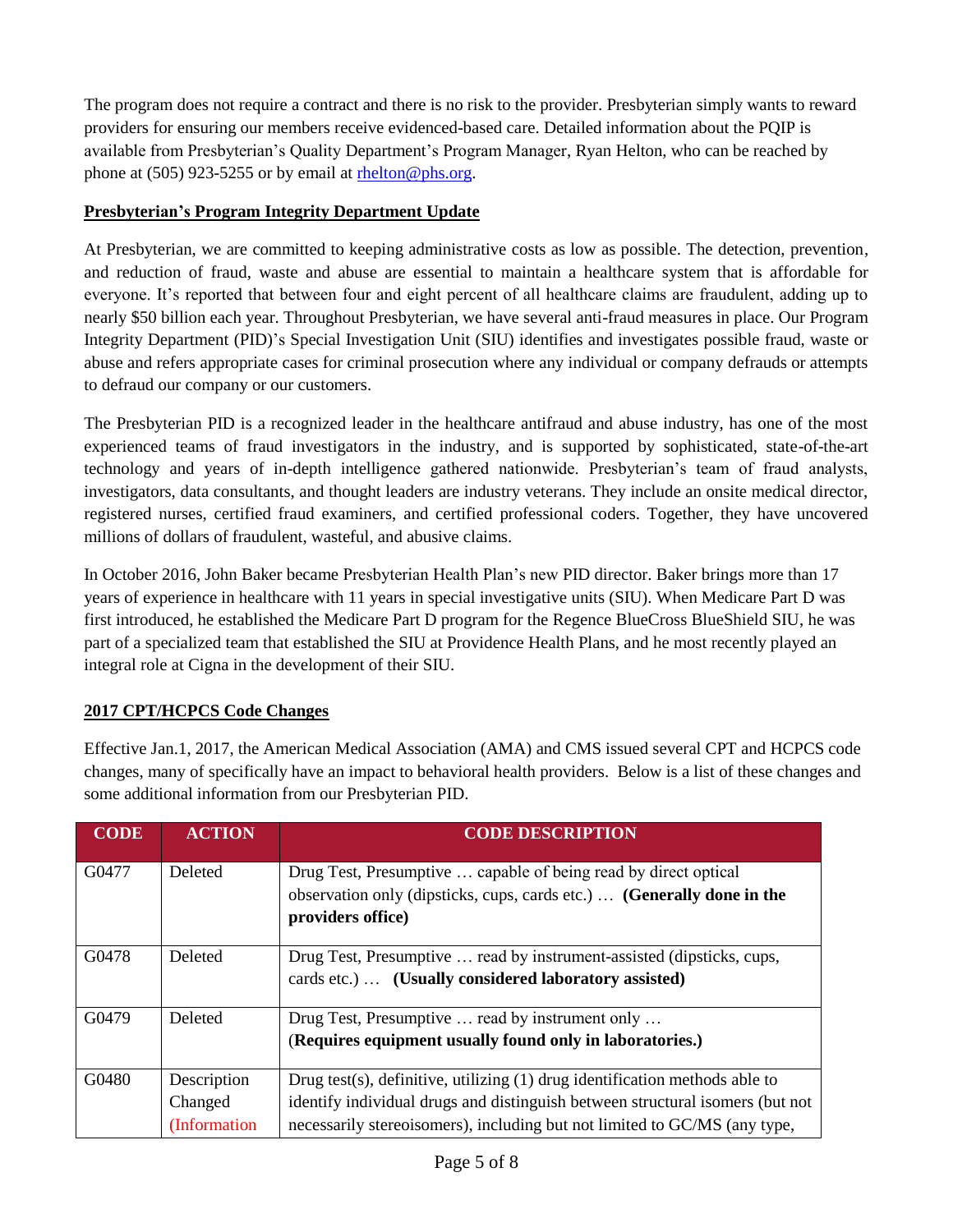|       | highlighted in<br>red was<br>added)                                           | single or tandem) and LC/MS (any type, single or tandem and excluding<br>immunoassays (e.g., IA, EIA, ELISA, EMIT, FPIA) and enzymatic<br>methods (e.g., alcohol dehydrogenase); (2) stable isotope or other<br>universally recognized internal standards in all samples (e.g., to control<br>for matrix effects, interferences and variations in signal strength); and<br>(3) method or drug-specific calibration and matrix-matched quality<br>control material (e.g., to control for instrument variations and mass<br>spectral drift); qualitative or quantitative, all sources, includes specimen<br>validity testing, per day; 1-7 drug class(es), including metabolite(s) if<br>performed                                                                                                                                                                                                                                                |
|-------|-------------------------------------------------------------------------------|-------------------------------------------------------------------------------------------------------------------------------------------------------------------------------------------------------------------------------------------------------------------------------------------------------------------------------------------------------------------------------------------------------------------------------------------------------------------------------------------------------------------------------------------------------------------------------------------------------------------------------------------------------------------------------------------------------------------------------------------------------------------------------------------------------------------------------------------------------------------------------------------------------------------------------------------------|
| G0481 | Description<br>Changed<br>(Information<br>highlighted in<br>red was<br>added) | Drug test(s), definitive, utilizing (1) drug identification methods able to<br>identify individual drugs and distinguish between structural isomers (but not<br>necessarily stereoisomers), including but not limited to GC/MS (any type,<br>single or tandem) and LC/MS (any type, single or tandem and excluding<br>immunoassays (e.g., IA, EIA, ELISA, EMIT, FPIA) and enzymatic<br>methods (e.g., alcohol dehydrogenase); (2) stable isotope or other<br>universally recognized internal standards in all samples (e.g., to control<br>for matrix effects, interferences and variations in signal strength); and<br>(3) method or drug-specific calibration and matrix-matched quality<br>control material (e.g., to control for instrument variations and mass<br>spectral drift); qualitative or quantitative, all sources, includes specimen<br>validity testing, per day; 8-14 drug class(es), including metabolite(s) if<br>performed  |
| G0482 | Description<br>Changed<br>(Information<br>highlighted in<br>red was<br>added) | Drug test(s), definitive, utilizing (1) drug identification methods able to<br>identify individual drugs and distinguish between structural isomers (but not<br>necessarily stereoisomers), including but not limited to GC/MS (any type,<br>single or tandem) and LC/MS (any type, single or tandem and excluding<br>immunoassays (e.g., IA, EIA, ELISA, EMIT, FPIA) and enzymatic<br>methods (e.g., alcohol dehydrogenase); (2) stable isotope or other<br>universally recognized internal standards in all samples (e.g., to control<br>for matrix effects, interferences and variations in signal strength); and<br>(3) method or drug-specific calibration and matrix-matched quality<br>control material (e.g., to control for instrument variations and mass<br>spectral drift); qualitative or quantitative, all sources, includes specimen<br>validity testing, per day; 15-21 drug class(es), including metabolite(s) if<br>performed |
| G0483 | Description<br>Changed<br>(Information<br>highlighted in<br>red was<br>added) | Drug test(s), definitive, utilizing $(1)$ drug identification methods able to<br>identify individual drugs and distinguish between structural isomers (but not<br>necessarily stereoisomers), including but not limited to GC/MS (any type,<br>single or tandem) and LC/MS (any type, single or tandem and excluding<br>immunoassays (e.g., IA, EIA, ELISA, EMIT, FPIA) and enzymatic<br>methods (e.g., alcohol dehydrogenase); (2) stable isotope or other<br>universally recognized internal standards in all samples (e.g., to control<br>for matrix effects, interferences and variations in signal strength); and                                                                                                                                                                                                                                                                                                                          |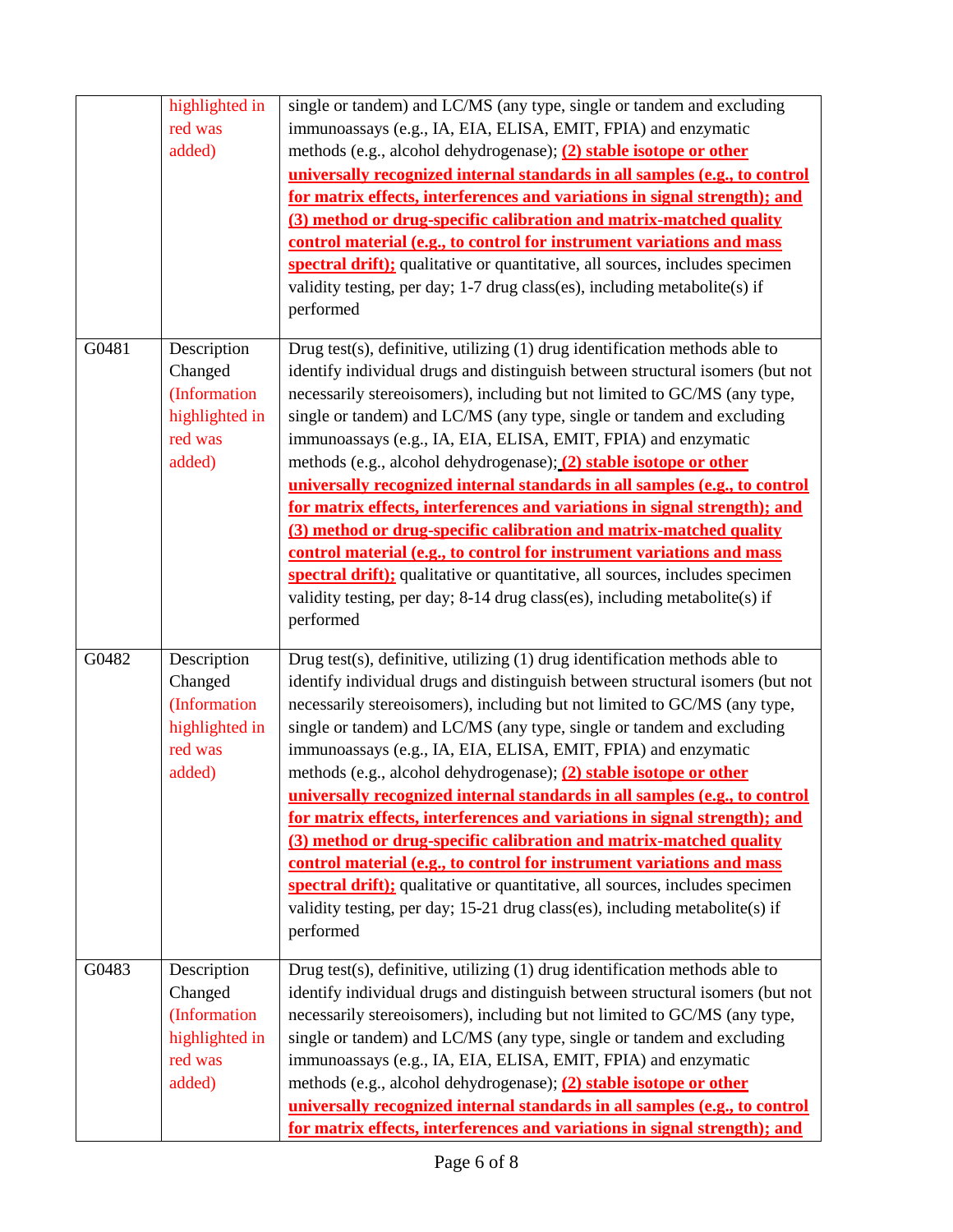|       |     | (3) method or drug-specific calibration and matrix-matched quality<br>control material (e.g., to control for instrument variations and mass<br>spectral drift); qualitative or quantitative, all sources, includes specimen<br>validity testing, per day; 22 or more drug class(es), including metabolite(s)<br>if performed                                                                                                                                                                                                                                                                                                                                                                                                                                                                                       |
|-------|-----|--------------------------------------------------------------------------------------------------------------------------------------------------------------------------------------------------------------------------------------------------------------------------------------------------------------------------------------------------------------------------------------------------------------------------------------------------------------------------------------------------------------------------------------------------------------------------------------------------------------------------------------------------------------------------------------------------------------------------------------------------------------------------------------------------------------------|
| G0659 | Add | Drug test(s), definitive, utilizing drug identification methods able to identify<br>individual drugs and distinguish between structural isomers (but not<br>necessarily stereoisomers), including but not limited to GC/MS (any type,<br>single or tandem) and LC/MS (any type, single or tandem), excluding<br>immunoassays (e.g., IA, EIA, ELISA, EMIT, FPIA) and enzymatic<br>methods (e.g., alcohol dehydrogenase) performed without method or drug-<br>specific calibration, without matrix-matched quality control material, or<br>without use of stable isotope or other universally recognized internal<br>standard(s) for each drug, drug metabolite, or drug class per specimen;<br>qualitative or quantitative, all sources, includes specimen validity testing,<br>per day, any number of drug classes |

Additions to the Health and Behavior Assessment codes include:

- 96160 Administration of patient-focused health risk assessment instrument (e.g. Health hazard appraisal) with scoring and documentation, per standardized instrument.
- 96161 Administration of caregiver-focused health risk assessment instrument (e.g. Depression inventory) for the benefit of the patient, with scoring and documentation, per standardized instrument.

Psychotherapy codes 90832 through 90838 previously stated that the therapy was done "with patient and/or family member." This was recently changed and the phrase "and/or family member" was removed. With this change, you will need to use other appropriate codes such as 90846 or 90847, which have also changed slightly.

Codes 90846 and 90847 now state that they are for "50 minutes." This means that to use these codes, your visit must be at least 26 minutes long. Visits that last 25 minutes or less cannot be billed using these codes.

If you notice anything that you think seems like fraud or abuse, please send us an email or call our confidential 24-hour fraud and abuse hotline.

- $\bullet$  Local: (505) 923-5959
- Toll-free: 1-800-239-3147
- Email: [PHPFrau@phs.org](mailto:PHPFrau@phs.org)

You can also contact the New Mexico Office of the Superintendent of Insurance's Insurance Fraud Bureau at:

- $\bullet$  Local: (505) 476-0560
- Toll-free:1-877-807-4010
- Email: [stopfraud@state.nm.us](mailto:stopfraud@state.nm.us)

# **Modifier GX, GY, and GZ**

Presbyterian's claim payment system will deny claim lines when billed with the following noted modifiers.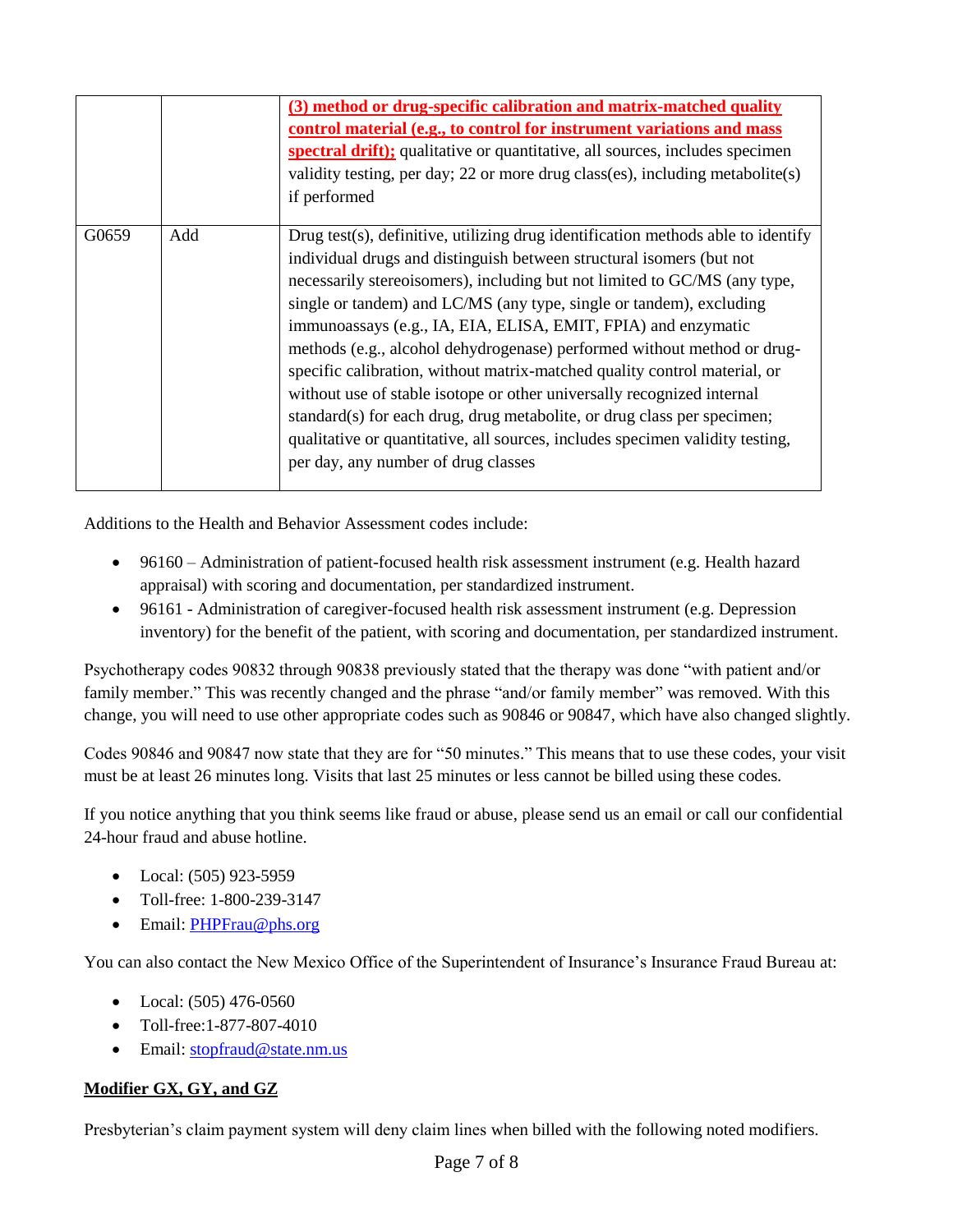| <b>Modifier</b> | <b>Description</b>                                                                                                                                                  | <b>Use</b>                                                                                                                                                                                                                                                                                                                                                                             |
|-----------------|---------------------------------------------------------------------------------------------------------------------------------------------------------------------|----------------------------------------------------------------------------------------------------------------------------------------------------------------------------------------------------------------------------------------------------------------------------------------------------------------------------------------------------------------------------------------|
| GX              | Notice of liability issued, voluntary<br>under payor policy.                                                                                                        | Must be used when a provider wants to indicate that a notice of<br>liability issued, voluntary under payor policy, which should be<br>used to report when a voluntary ABN was issued for a service.                                                                                                                                                                                    |
| <b>GY</b>       | Item or service statutorily<br>excluded; does not meet the<br>definition of any Medicare benefit;<br>or for non-Medicare insurers, it is<br>not a contract benefit. | Must be used when providers want to indicate that the item or<br>supply is statutorily non-covered, or is not a Presbyterian or<br>Medicare benefit.                                                                                                                                                                                                                                   |
| GZ              | Item or service expected to be<br>denied as not reasonable and<br>necessary.                                                                                        | Must be used when providers want to indicate that they expect<br>Presbyterian will deny an item or supply as not reasonable and<br>necessary, and they have not had an Advance Beneficiary<br>Notification (ABN) signed by the beneficiary. EX code "OA"<br>will be located on the explanation of payment (EOP), which<br>will allow provider to bill the member if an ABN is on file. |

EX code "OA" will be located on the EOP, which will allow providers to bill the member if the member was advised prior to services being rendered that the services may not be a covered service and an ABN is on file, signed by the member.

## **Non-Contracted Laboratory Services**

Throughout 2016, Presbyterian continued to witness a significant increase in the amount of genetic, genomic, quantitative and qualitative testing that is being referred to non-contracted labs. Presbyterian would like to remind our provider network that we have an arrangement with TriCore Reference Laboratory (TriCore) to provide our laboratory services for all lines of business. If you feel that there are lab procedures TriCore does not perform, please contact TriCore directly as TriCore is contracted with most major laboratories.

When you send your labs to non-contracted lab providers, it is usually the member that is most impacted. If the lab provider is not contracted directly with Presbyterian or TriCore, the claim for these services will be denied, which leads to your patient being billed for the full-billed charges. Most often, members are not aware that you are sending these to a non-contracted lab and are even more surprised when they receive a bill for services they thought were completely covered under their visit to your office.

Per your Presbyterian Services Agreement between your practice and Presbyterian, all contracted providers are required to send lab specimens and refer Presbyterian members to TriCore for testing and results. As a reminder, all genetic and genomic testing requires a prior authorization before being sent to a laboratory, including TriCore. Typically, TriCore coordinates the referral of lab testing to out-of-network facilities. If you are unable to coordinate through TriCore, separate prior authorization is required by calling (505) 923-5757 or 1 (888) 923-5757 (option four).

Presbyterian is taking a harder stance on this issue. Should providers continue to refer services to non-contracted labs, corrective action up to and including termination of their agreement with Presbyterian may be taken.